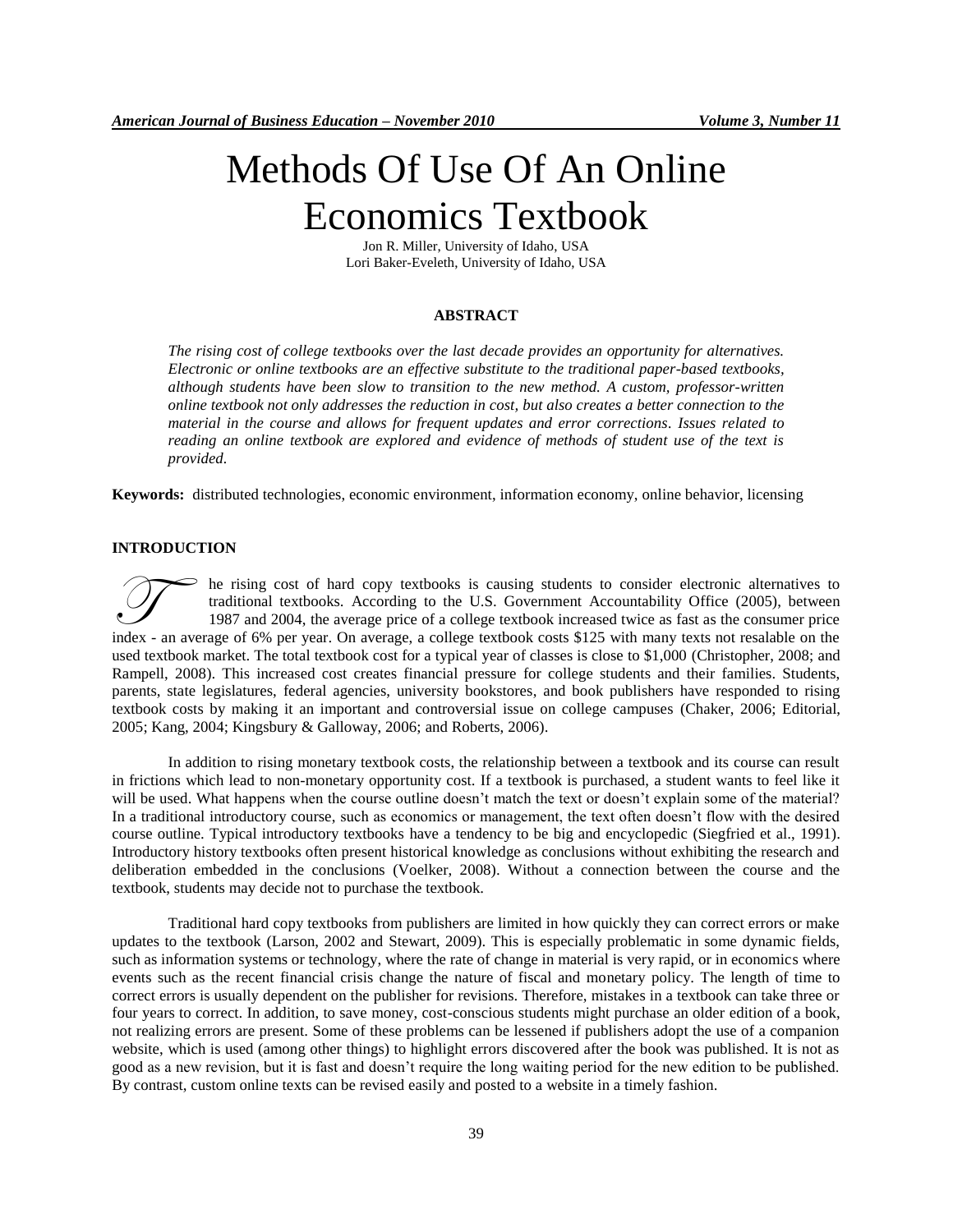## *American Journal of Business Education – November 2010 Volume 3, Number 11*

A variety of proposals have been offered to address textbook cost, such as using an extensive electronic materials library, free e-books, textbook rentals, and advertising-supported books (Blumenstyk, 2008; Christopher, 2009; King, 2009; Kingsbury & Galloway, 2006; and Rampell, 2008). One alternative, and our focus here, is the use of a custom, professor-written online text. The institutional context for the text is a residential-based, medium-sized, four-year university. The text was developed for - and used in - an introductory economics course where students had access to the text on the course website. A student could access the textbook by downloading the complete text to a computer, printing if desired, or reading the document online.

Providers of electronic content access are experimenting with different, lower-cost text pricing models. Some are free, while others have a quarterly or semester fee, or request a donation to a cause/program (Beezer, 2009; Rampell, 2008; and Stewart, 2009). A new digital publisher, Flat World Knowledge (n.d.), is providing interactive, electronic material and is providing it free of charge in a time-limited, online-only format. Other versions of the text, including a bound print format, are available for a fee. The University of Phoenix consolidated all course textbooks in an electronic library, charging \$75 a semester for electronic access to any textbook (Blumenstyk, 2008). Open source programs, such as GNU Free Documentation License (GFDL), allow the authors of the content as well as readers, to make suggestions and note errors and corrections (Beezer 2009). Safari Books Online (Safari Books Online Index) allows students to electronically access many online books and other learning materials, including searching, browsing, copying, saving and printing parts of the materials.

The next section presents some advantages of online texts. We then discuss the emerging literature about online textbooks, and the transition to reading online. Information on how students read a custom professor-written online text is presented next. Finally, we offer some concluding comments and suggestions for future research.

#### **ADVANTAGES OF ONLINE TEXTS**

The textbook serves an important purpose in the classroom particularly when average class sizes are over 60 students. A challenge in large classes is the ability of the instructor to answer students" questions (Sweeney, Siegfried, Raymond, & Wilkinson, 1983). Due to the ratio of one faculty member to many students, often students need to acquire additional content and clarification outside of the classroom from different sources such as textbooks. With a variety of content access methods available–traditional hard copy textbooks, electronic textbooks, web-based materials and web-search engines–there are additional opportunities to reach students outside of the classroom and increase the understanding of and engagement with class material (Johnson & Harroff, 2006; Rampell, 2008). Different learning styles also suggest that providing different ways of accessing classroom content is advantageous for learning (Dorn, 2007; Huon, Spehar, Adam, & Rifkin, 2007).

Changing the mechanism for reading textbooks (to electronic) allows an environment where students can interact and engage with the material in a different way. Most digital books are searchable, can be highlighted like a traditional textbook, and often have a comment box or annotation ability on the pages (Ravid, 2008). Many technologies being used in education can be used to enhance students" ability to interact and collaborate with other students as well as the professor (Contreras-Castillo, Favela, Perez-Fragoso, & Santamaria-del-Angel, 2004; Hall andGraham, 2004; Paxhia, 2008). Web 2.0 technologies like blogs or wikis allow students to create and co-create content about various topics. Blogs are similar to a paper-based diary where students can journal, reflect, and express their opinions. Wikis on the other hand are much like an encyclopedia where permissions are given to edit descriptions of events or topics (Alexander, 2006). This shift in content development moves away from the traditional textbook publishers and instead to faculty, instructors and students (Ravid, 2008).

These tools can be used to enhance the learning experience. Electronic content is easier to find in an online environment (like Blackboard or Moodle) where students can link to the material. Discussion of the material, particularly if the content is controversial or debatable, engages students more in the material (Conole, Dyke, Oliver, & Seale, 2004; Soekijad, Veld, & Enserink, 2004). Orrill (2000) classifies these types of interactions as learning objects, where knowledge is co-constructed by those interacting with the material based on authentic problems and issues, increasing the motivation to learn. Learning objects are advantageous because of the portability to other learning environments (Koper & Manderveld, 2004). One-time use objects, such as standard hard copy textbooks, are limited in portability.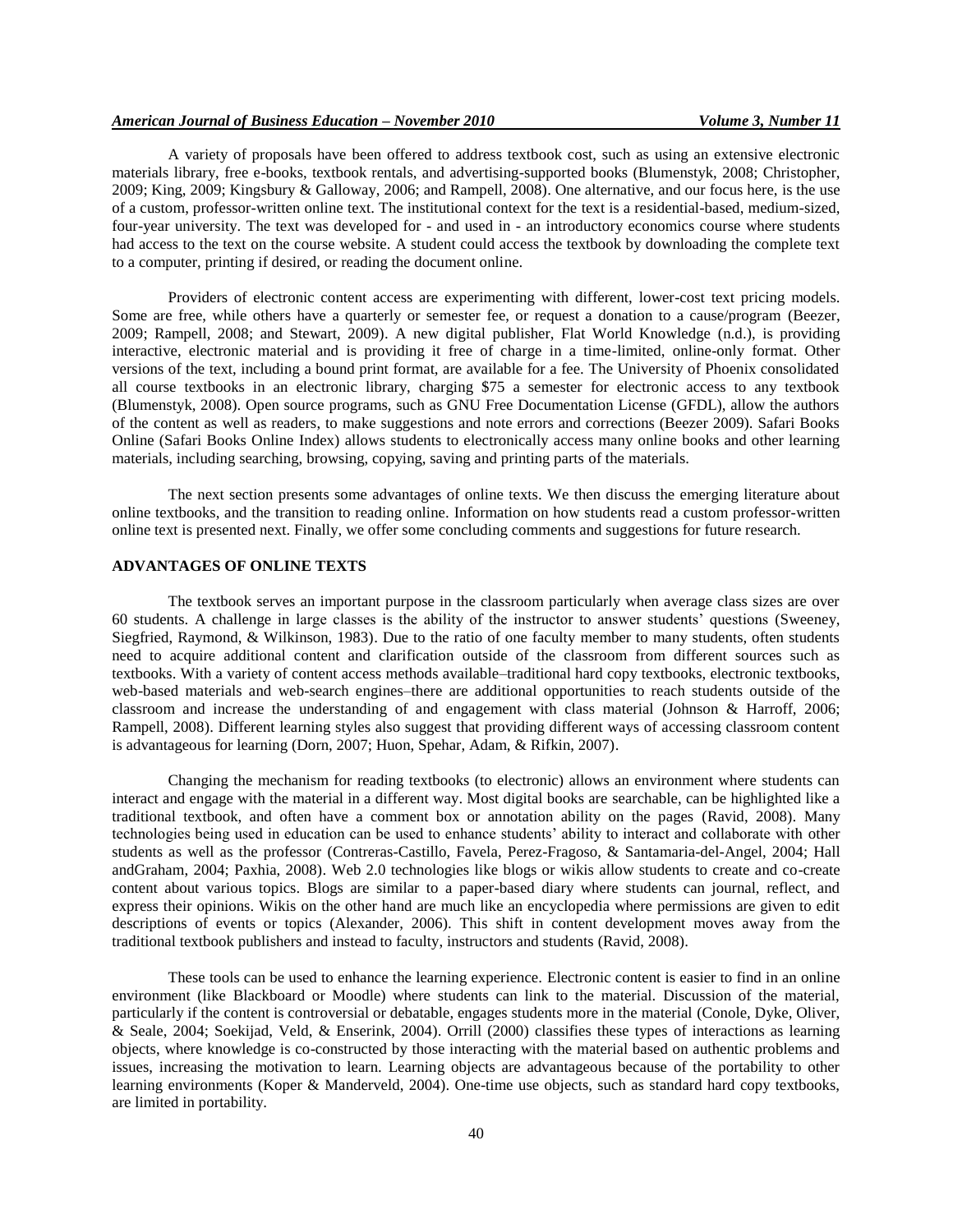In spite of advantages in terms of cost, timeliness of corrections and changes, and multiple methods of displaying content, the shift to electronic material has been slow. The lack of comfort reading from the computer has slowed the acceptance of electronic textbooks (Carlson, 2005; Nelson, 2008). Eye strain from a computer screen and back and neck problems are a concern (Crawford, 2006). Although new electronic readers such as Amazon"s Kindle have improved the ability to read electronic textbooks, students were "trained" to use traditional textbooks (Carlson, 2005). Many students want to be able to pick up the textbook as needed, as opposed to being tethered to a computer.

Resistance to electronic texts might be waning, however. The rising cost of tuition and the recent economic downturn will likely have an effect on colleges and universities in the future (Debolt, 2008). An increase in tuition will influence students when they purchase their textbooks. Cech (2008) suggests that students facing rising costs may soon be willing to switch methods. Computer ownership, the Internet, social networking, and short text messaging have become ubiquitous on college campuses (Ellison, Steinfield, & Lampe, 2007). Their acceptance of various communication devices and technology creates the possible impetus for change in college textbooks. In the next section, we discuss the method students used to access an online text in multiple course sections.

## **METHOD OF USING A CUSTOM, PROFESSOR-WRITTEN ONLINE TEXT**

While the discussion of electronic presentation alludes to the difficulty of the method and the slowness of technological adoption, no hard data exists on these phenomena. In the following, we present information that is one, albeit limited, attempt to shed light on this issue.

Five times in a five year period we queried students in an introductory economics course about their satisfaction with the text as a learning tool and how they read it. The data on method of reading the text is our focus here. We used a short, anonymous questionnaire administered moments before the in-person final exam. The response rate was nearly 100%. In all cases, the voluntary nature of the response, anonymity and confidentiality were offered and strictly enforced. These results appear in Table 1.

| Table 11 1104 Diguethes Read the Castolin Froressor ++Fitten Omnie Feat |     |          |                                 |                    |                      |
|-------------------------------------------------------------------------|-----|----------|---------------------------------|--------------------|----------------------|
|                                                                         |     | Printed  | Downloaded to computer and read | <b>Read online</b> | Mixed use, print and |
| Term                                                                    | n   | text     | from screen                     | only               | electronic           |
| Fall 2005                                                               | 102 | 59 (58%) | 15(15%)                         | 15(15%)            | 13 (13%)             |
| Spring 2006                                                             | 10  | 67(61%)  | 13(12%)                         | $12(11\%)$         | 9(16%)               |
| Spring 2009                                                             | 62  | 29 (47%) | 12 (19%)                        | 12 (19%)           | 9(15%)               |
| <b>Fall 2009</b>                                                        | 65  | 31 (48%) | 8 (12%)                         | 12(20%)            | 12(20%)              |
| Spring 2010                                                             | 70  | 27 (39%) | 14 (20%)                        | 17 (24%)           | 12 (17%)             |

**Table 1: How Students Read the Custom, Professor-Written Online Text**

Our results confirm the suggestions in the literature about resistance to reading from a computer screen. Depending on the semester, between 39% and 61% of the students printed the text and read the hard copy version. Another 13% to 20% had mixed use, with some combination print and electronic reading. Between 23% and 44%, again depending on the semester, read in electronic form only. While five data points are insufficient to measure a trend in any statistical sense, the 2010 respondents did more true electronic reading than their 2005 counterparts, perhaps suggesting increased acceptance of electronic methods over time. We must caution, however, the course in which the text is used is currently an online course, and over time we might have less computer oriented students selecting out of the course.

## **CONCLUSION AND FUTURE RESEARCH**

We are now in the fifth year of use of a custom, professor-written online text in an introductory economics course. The online textbook has reduced textbook cost, both monetary and non-monetary, performed well (in the opinion of students) as a learning tool; but it has not been read by the majority of students only in an electronic form. Our results confirm, on a very limited scale, the reluctance to read texts electronically mentioned in the emerging literature. Continued research will help to determine whether the trend in electronic reading is upward, in our specific context, and why electronic textbook reading is not growing more rapidly, in general, in an era where print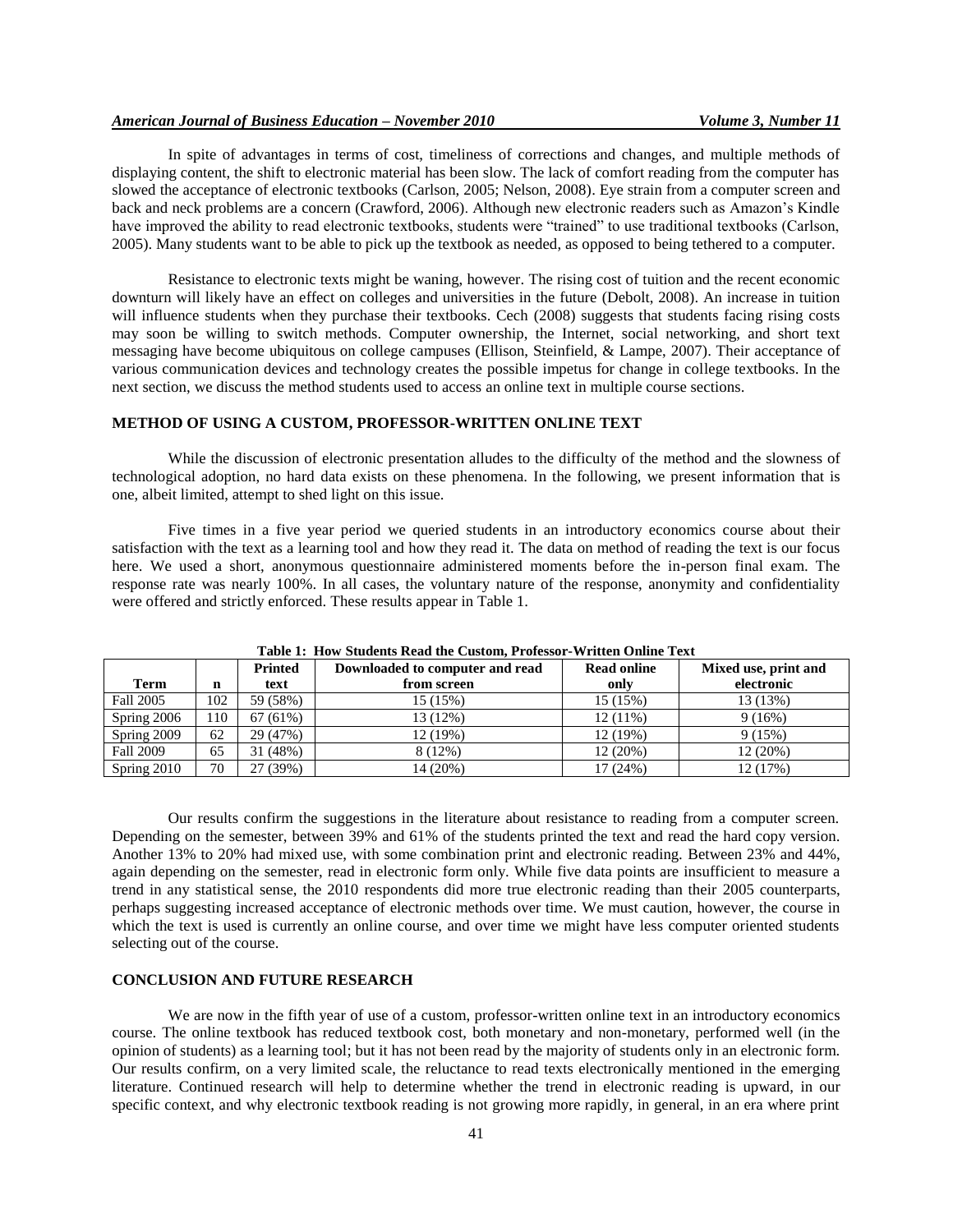newspapers are contracting daily. We currently are engaged in a university-wide study of the determinants of adoption and use of electronic text methods on our campus and await other studies on other campuses and in other online learning environments.

# **AUTHOR INFORMATION**

**Jon R. Miller** received his B.A. in economics from Pacific Lutheran University in 1970, and AM and PhD degrees in economics from Washington University in 1971 and 1974, respectively. He taught at Clarkson College (1974- 1977), University of Utah (1977-89), and since 1989 has been Professor of Economics at the University of Idaho (UI). Professor Miller has published in the *American Economic Review, American Journal of Agricultural Economics, Journal of Environmental Economics and Management,* and the *Annals of Regional Science*, among other journals. In 2008, he received the First Interstate Bank Excellence in Teaching Award at the UI.

**Lori Baker-Eveleth** (Ph.D. Washington State University) is an Associate Professor of Information Systems at the University of Idaho since 2002. Her research interests include computer-mediated communication, virtual teams, and technology and user acceptance. Recent publications include the *Journal of Information Systems Education, EDUCAUSE, Behaviour & Information Technology, Journal of Informatics Education Research, Journal of Business and Management,* and the *Journal of Education for Business.*

# **REFERENCES**

- 1. Alexander, B. (2006). Web 2.0: A new wave of innovation for teaching and learning. *Learning*, (41)2, 32.
- 2. Balas, J. L. (2006). Are e-books finally poised to succeed? *Computers in Libraries, 26*(10), 34-36.
- 3. Beezer, R. (2009). The truly free textbook. *EduCause Review, 44*(1), 23-24.
- 4. Blumenstyk, G. (2008, June 13). To cut costs, ought colleges look to for-profit models? *Chronicle of Higher Education,* pp. A19-20.
- 5. Carlson, S. (2005, February 11). Online textbooks fail to make the grade*. Chronicle of Higher Education,* A35-36.
- 6. Cech, S. J. (2008, July 30). Textbooks moving into cyberspace. *Education Week, 27,* 6.
- 7. Chaker, A.M. (2006, September 28). Efforts mount to cut costs of textbooks: As prices rise at twice the rate of inflation, states pass laws to encourage cheaper alternatives. *The Wall Street Journal*, D 1-3.
- 8. Christopher, L. C. (2009). Academic Publishing: Digital alternatives to expensive textbooks, *Seybold Online*, *8*, 11-14.
- 9. *College Textbooks: Enhanced Offerings Appear to Drive Recent Price Increases: GAO-05-806*. (2005). Government Accountability Office.
- 10. Conole, G., Dyke, M., Oliver, M., & Seale, J. (2004). Mapping pedagogy and tools for effective learning design. *Computers & Education, 43*(1-2), 17-33.
- 11. Contreras-Castillo, J., Favela, J., Perez-Fragoso, C., & Santamaria-del-Angel, E. (2004). Informal interactions and their implications for online courses. *Computers & Education, 42*(2), 149-168.
- 12. Crawford, W. (2006, October). Why aren"t ebooks more successful? *EContent, 29,* 44.
- 13. Debolt, D. (2008). Tuition at American Colleges Rose Moderately*. Chronicle of Higher Education,* 26.
- 14. Dorn, R. I. (2007). Online versus hardcopy textbooks. *Science, 315*(5816), 1220.
- 15. Editoral (2005, September 6). High book prices reason to rebel. *Spokesman Review*, B 4.
- 16. Ellison, N. B., Steinfield, C., & Lampe, C. (2007). The Benefits of Facebook "Friends:" Social Capital and College Students" Use of Online Social Network Sites. *Journal of Computer-Mediated Communication, 12*(4), 1143-1168.
- 17. *FlatWorld Knowledge*. (n.d.). Retrieved March 15, 2010 from FlatWorld Knowledge: [http://www.flatworldknowledge.com/.](http://www.flatworldknowledge.com/)
- 18. Hall, H. & Graham, D. (2004). Creation and recreation: motivating collaboration to generate knowledge capital in online communities. *International Journal of Information Management, 24*(3), 235-246.
- 19. Huon, G., Spehar, B., Adam, P., & Rifkin, W. (2007). Resource use and academic performance among first year psychology students. *Higher Education, 53*, 1-27.
- 20. Johnson, C., & Harroff, W. (2006). The new art of making books. *Library Journal, 131*(Spring Supplement), 8-12.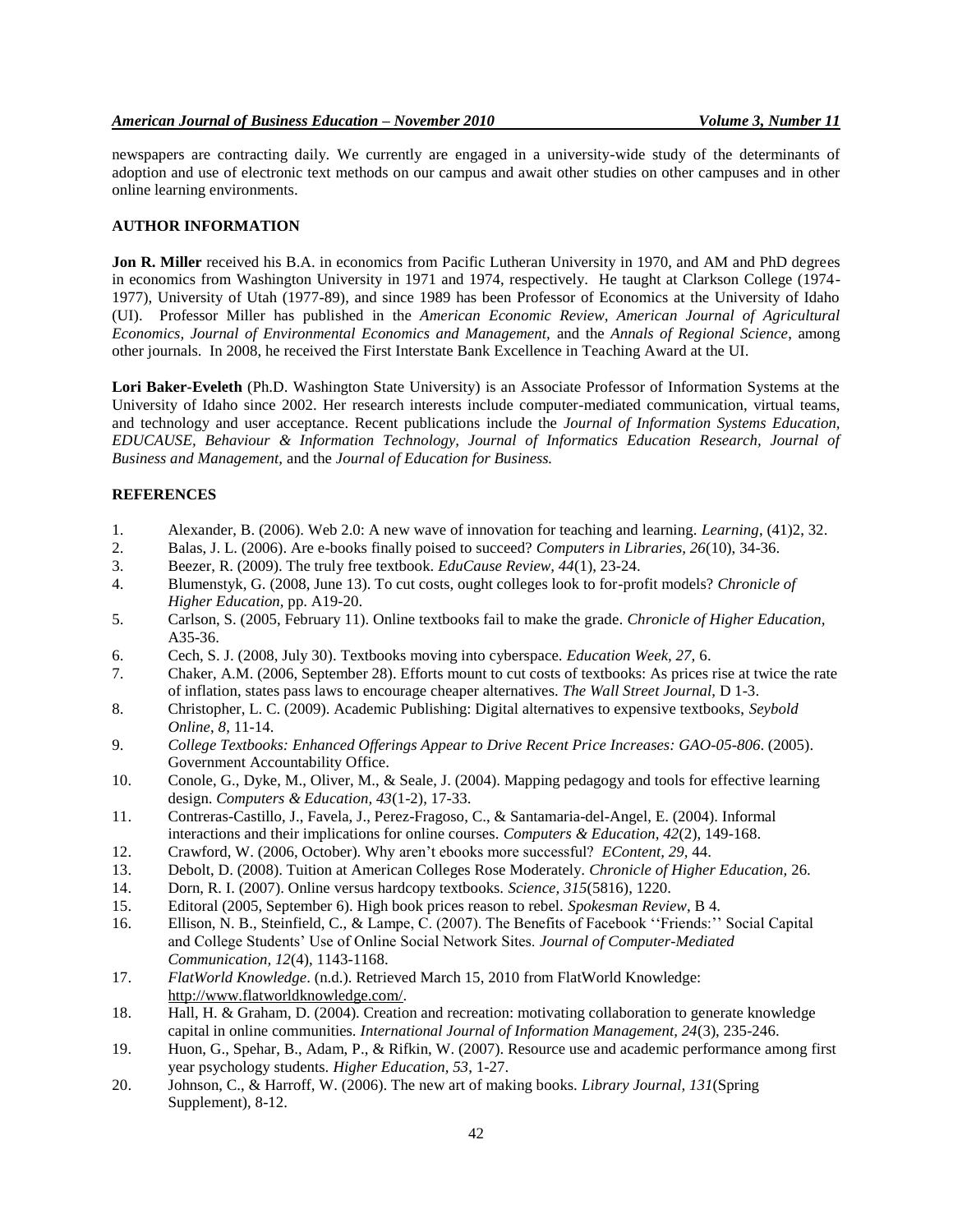- 21. Kang, S. (2004, August 24). New options for cheaper textbooks: Under fire for high prices, publishers push alternatives; renting your chem book. The *Wall Street Journal*, D 1.
- 22. King, P. (2009, April 23). A textbook case of renting books*. The Wall Street Journal,* B 1.
- 23. Kingsbury, A., & Galloway, L. (2006, October 16). Textbooks enter the digital era. *U.S. News and World Report, 141,* 63-65.
- 24. Koper, R., & Manderveld, J. (2004). Educational modelling language and learning design: new opportunities for instructional reusability and personalised learning. *British Journal of Educational Technology, 35*(5), 537-551.
- 25. Larson, R. (2002). E-enabled textbooks: Lower cost, higher functionality, *Campus Technology*. Retrieved May 9, 2010 from http://campustechnology.com/articles/2002/05/eenabled-textbooks-lower-cost-higherfunctionality.aspx.
- 26. Nelson, M. R. (2008, November 28). Is higher education ready to switch to digital course materials? *Chronicle of Higher Education, 55,* A29.
- 27. Orrill, C. H. (2000). *Learning objects to support inquiry-based online learning*. Retrieved December, 4, 2008, from<http://reusability.org/read/chapters/orrill.doc>
- 28. Page-Thomas, K. (2006). Measuring task-specific perceptions of the world wide web. *Behaviour & Information Technology, 25*(6), 469-477.
- 29. Paxhia, S. (2008, September 25). *Interactive content: Bringing students and professors together.* Paper presented at the Multimedia Educational Resource for Learning and Online Teaching (MERLOT) Conference Minneapolis, Minnesota.
- 30. Preece, J. (2000). *Online communities: Designing usability, supporting sociability*. New York: John Wiley & Sons, Inc.
- 31. Rampell, C. (2008, May 2). Free textbooks: An online company tries a controversial publishing model*. Chronicle of Higher Education,* pp. 14-15.
- 32. Ravid, G., Kalman, Y.M., & Rafaeli, S. (2008). Wikibooks in Higher Education: Empowerment through Online Distributed Collaboration. *Computers in Human Behavior, 24*, 1913-1928.
- 33. *Safari Books Online*. (n.d.). Retrieved from Safari Books Online: [http://www.safaribooksonline.com/Corporate/Index/.](http://www.safaribooksonline.com/Corporate/Index/)
- 34. Siegfried, J. J., Bartlett, R. L., Hansen, W. L., Kelley, A. C., McCloskey, D. N., & Tietenberg, T. H. (1991). The status and prospects of the economics major. *The Journal of Economic Education, 22*(3), 197- 224.
- 35. Soekijad, M., Veld, M. A. A. H., & Enserink, B. (2004). Learning and knowledge processes in interorganizational communities of practice. *Knowledge and Process Management, 11*(1), 3-12.
- 36. Stewart, R. (2009). Some thought on free textbooks. *EduCause Review, 44*(1), 24-26.
- 37. Sweeney, M. J., Siegfried, J. J., Raymond, J. E., and Wilkinson, J. T. (1983). The structure of the introductory economics course in United States Colleges. *The Journal of Economic Education*, 68-75.
- 38. Voelker, D. J. (2008). Assessing Student Understanding in Introductory Courses: A Sample Strategy. *History Teacher, 41*(4), 505-518.